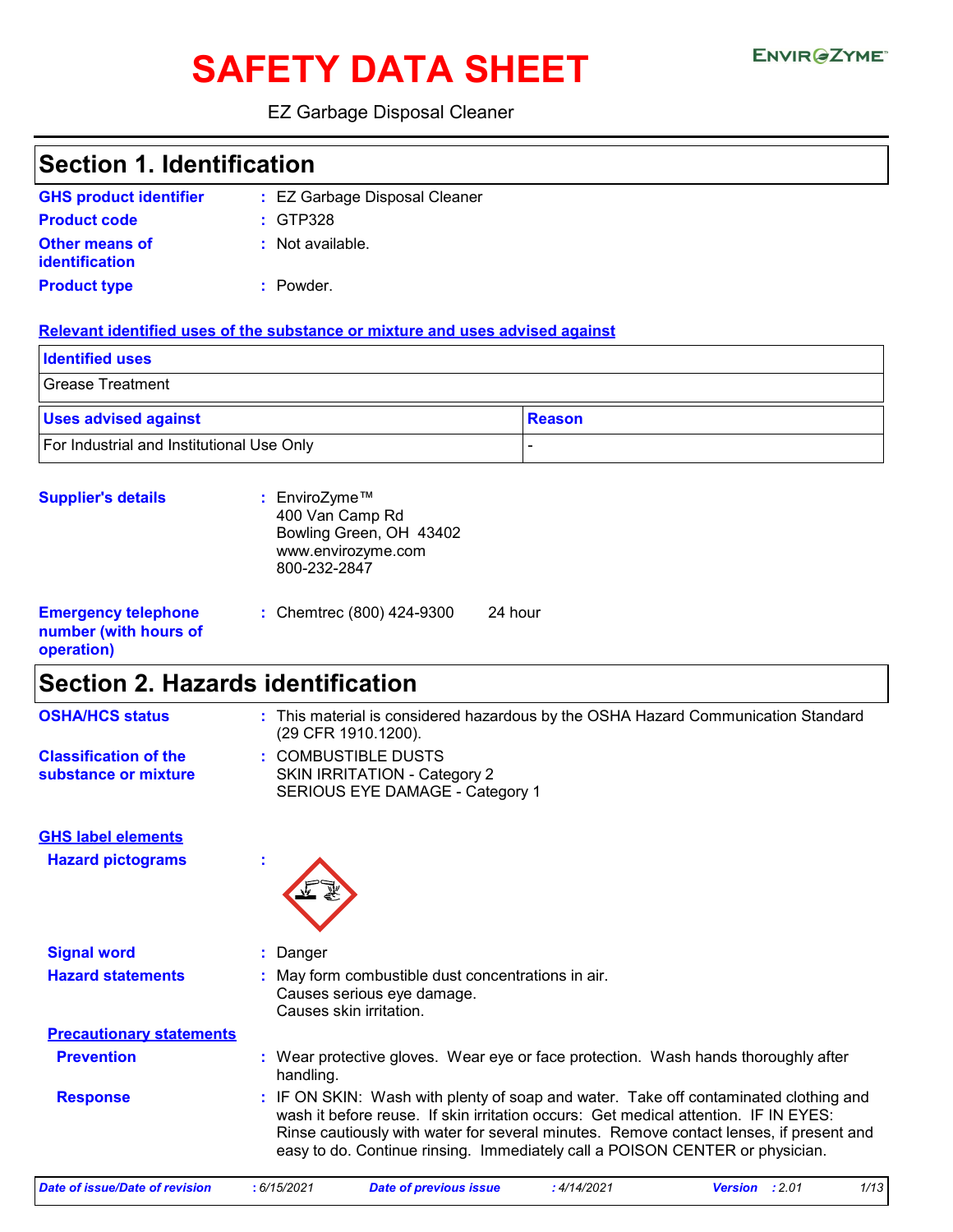# **Section 2. Hazards identification**

| × |  |
|---|--|
|---|--|

**classified**

**:** Not applicable.

- **Supplemental label elements**
- **Disposal :** Not applicable.
	- **:** Keep container tightly closed. Keep away from heat, hot surfaces, sparks, open flames and other ignition sources. No smoking. Prevent dust accumulation.
- **Hazards not otherwise :** None known.

# **Section 3. Composition/information on ingredients**

| <b>Substance/mixture</b> | : Mixture |
|--------------------------|-----------|
|                          |           |

- 
- **Other means of identification**
- - **:** Not available.

| <b>Ingredient name</b>                                        | %          | <b>CAS number</b> |
|---------------------------------------------------------------|------------|-------------------|
| I citric acid                                                 | I≥10 - ≤25 | 77-92-9           |
| Benzenesulfonic acid, mono-C10-16-alkyl derivs., sodium salts | $≤10$      | 68081-81-2        |
| sodium carbonate                                              | ≤5         | 497-19-8          |

Any concentration shown as a range is to protect confidentiality or is due to batch variation.

**There are no additional ingredients present which, within the current knowledge of the supplier and in the concentrations applicable, are classified as hazardous to health or the environment and hence require reporting in this section.**

**Occupational exposure limits, if available, are listed in Section 8.**

# **Section 4. First aid measures**

#### **Description of necessary first aid measures**

| <b>Eye contact</b>  | : Get medical attention immediately. Call a poison center or physician. Immediately flush<br>eyes with plenty of water, occasionally lifting the upper and lower eyelids. Check for and<br>remove any contact lenses. Continue to rinse for at least 10 minutes. Chemical burns<br>must be treated promptly by a physician.                                                                                                                                                                                                                                                                                                                                                                                                                                                                                                                                                         |
|---------------------|-------------------------------------------------------------------------------------------------------------------------------------------------------------------------------------------------------------------------------------------------------------------------------------------------------------------------------------------------------------------------------------------------------------------------------------------------------------------------------------------------------------------------------------------------------------------------------------------------------------------------------------------------------------------------------------------------------------------------------------------------------------------------------------------------------------------------------------------------------------------------------------|
| <b>Inhalation</b>   | : Get medical attention immediately. Call a poison center or physician. Remove victim to<br>fresh air and keep at rest in a position comfortable for breathing. If it is suspected that<br>fumes are still present, the rescuer should wear an appropriate mask or self-contained<br>breathing apparatus. If not breathing, if breathing is irregular or if respiratory arrest<br>occurs, provide artificial respiration or oxygen by trained personnel. It may be<br>dangerous to the person providing aid to give mouth-to-mouth resuscitation. If<br>unconscious, place in recovery position and get medical attention immediately. Maintain<br>an open airway. Loosen tight clothing such as a collar, tie, belt or waistband.                                                                                                                                                  |
| <b>Skin contact</b> | : Get medical attention immediately. Call a poison center or physician. Flush<br>contaminated skin with plenty of water. Remove contaminated clothing and shoes.<br>Wash contaminated clothing thoroughly with water before removing it, or wear gloves.<br>Continue to rinse for at least 10 minutes. Chemical burns must be treated promptly by a<br>physician. Wash clothing before reuse. Clean shoes thoroughly before reuse.                                                                                                                                                                                                                                                                                                                                                                                                                                                  |
| <b>Ingestion</b>    | : Get medical attention immediately. Call a poison center or physician. Wash out mouth<br>with water. Remove dentures if any. Remove victim to fresh air and keep at rest in a<br>position comfortable for breathing. If material has been swallowed and the exposed<br>person is conscious, give small quantities of water to drink. Stop if the exposed person<br>feels sick as vomiting may be dangerous. Do not induce vomiting unless directed to do<br>so by medical personnel. If vomiting occurs, the head should be kept low so that vomit<br>does not enter the lungs. Chemical burns must be treated promptly by a physician.<br>Never give anything by mouth to an unconscious person. If unconscious, place in<br>recovery position and get medical attention immediately. Maintain an open airway.<br>Loosen tight clothing such as a collar, tie, belt or waistband. |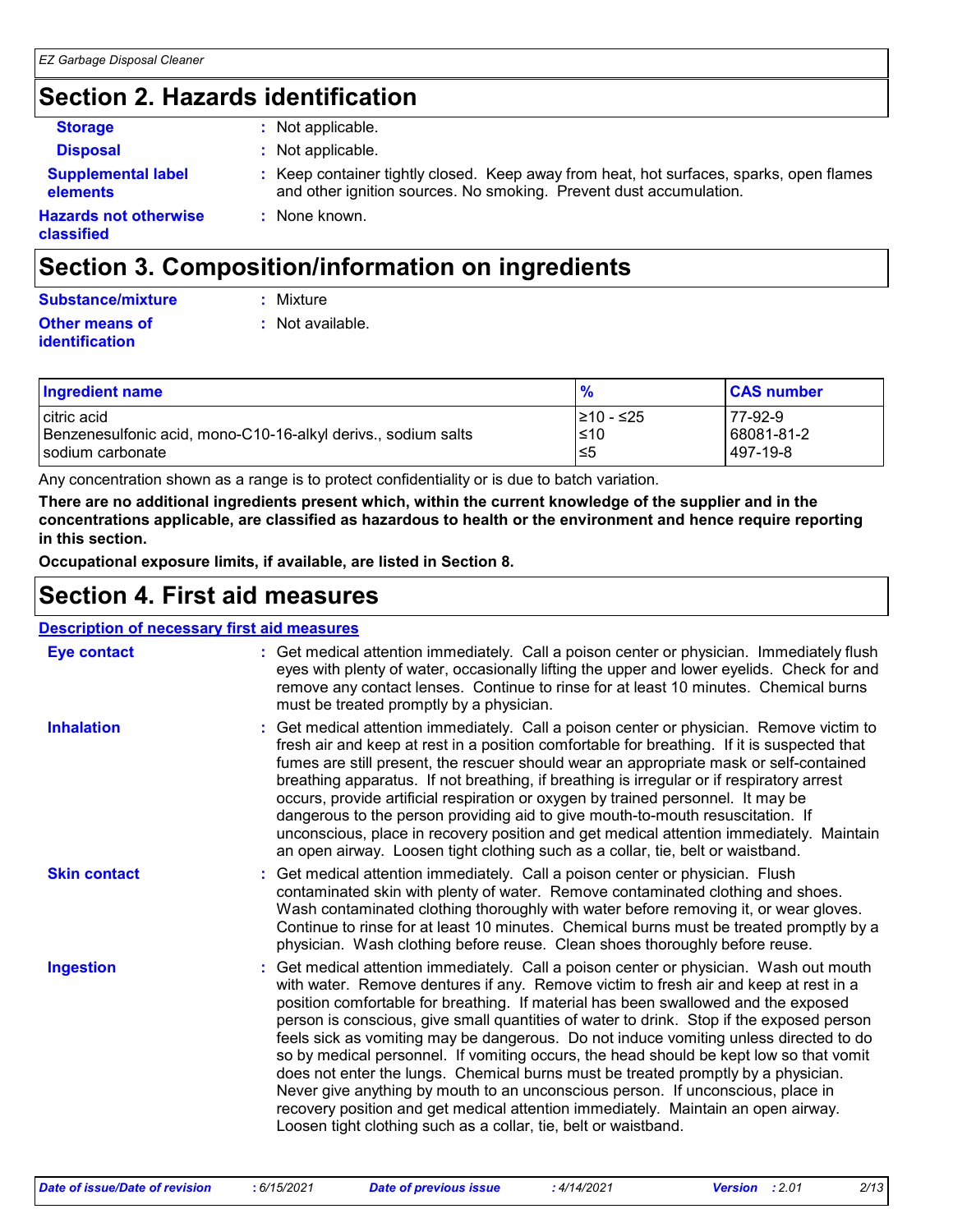### **Section 4. First aid measures**

| Most important symptoms/effects, acute and delayed |                                                                                                                                                                                                                                                                                                                                                                                                                 |
|----------------------------------------------------|-----------------------------------------------------------------------------------------------------------------------------------------------------------------------------------------------------------------------------------------------------------------------------------------------------------------------------------------------------------------------------------------------------------------|
| <b>Potential acute health effects</b>              |                                                                                                                                                                                                                                                                                                                                                                                                                 |
| <b>Eye contact</b>                                 | : Causes serious eye damage.                                                                                                                                                                                                                                                                                                                                                                                    |
| <b>Inhalation</b>                                  | : Exposure to airborne concentrations above statutory or recommended exposure limits<br>may cause irritation of the nose, throat and lungs.                                                                                                                                                                                                                                                                     |
| <b>Skin contact</b>                                | : Causes skin irritation.                                                                                                                                                                                                                                                                                                                                                                                       |
| <b>Ingestion</b>                                   | : No known significant effects or critical hazards.                                                                                                                                                                                                                                                                                                                                                             |
| <b>Over-exposure signs/symptoms</b>                |                                                                                                                                                                                                                                                                                                                                                                                                                 |
| <b>Eye contact</b>                                 | : Adverse symptoms may include the following:<br>pain<br>watering<br>redness                                                                                                                                                                                                                                                                                                                                    |
| <b>Inhalation</b>                                  | : Adverse symptoms may include the following:<br>respiratory tract irritation<br>coughing                                                                                                                                                                                                                                                                                                                       |
| <b>Skin contact</b>                                | : Adverse symptoms may include the following:<br>pain or irritation<br>redness<br>blistering may occur                                                                                                                                                                                                                                                                                                          |
| <b>Ingestion</b>                                   | : Adverse symptoms may include the following:<br>stomach pains                                                                                                                                                                                                                                                                                                                                                  |
|                                                    | Indication of immediate medical attention and special treatment needed, if necessary                                                                                                                                                                                                                                                                                                                            |
| <b>Notes to physician</b>                          | : Treat symptomatically. Contact poison treatment specialist immediately if large<br>quantities have been ingested or inhaled.                                                                                                                                                                                                                                                                                  |
| <b>Specific treatments</b>                         | : No specific treatment.                                                                                                                                                                                                                                                                                                                                                                                        |
| <b>Protection of first-aiders</b>                  | : No action shall be taken involving any personal risk or without suitable training. If it is<br>suspected that fumes are still present, the rescuer should wear an appropriate mask or<br>self-contained breathing apparatus. It may be dangerous to the person providing aid to<br>give mouth-to-mouth resuscitation. Wash contaminated clothing thoroughly with water<br>before removing it, or wear gloves. |

**See toxicological information (Section 11)**

# **Section 5. Fire-fighting measures**

| <b>Extinguishing media</b>                           |                                                                                                                                                   |
|------------------------------------------------------|---------------------------------------------------------------------------------------------------------------------------------------------------|
| <b>Suitable extinguishing</b><br>media               | : Use dry chemical powder.                                                                                                                        |
| <b>Unsuitable extinguishing</b><br>media             | : Avoid high pressure media which could cause the formation of a potentially explosible<br>dust-air mixture.                                      |
| <b>Specific hazards arising</b><br>from the chemical | : May form explosible dust-air mixture if dispersed.                                                                                              |
| <b>Hazardous thermal</b><br>decomposition products   | : Decomposition products may include the following materials:<br>carbon dioxide<br>carbon monoxide<br>halogenated compounds<br>metal oxide/oxides |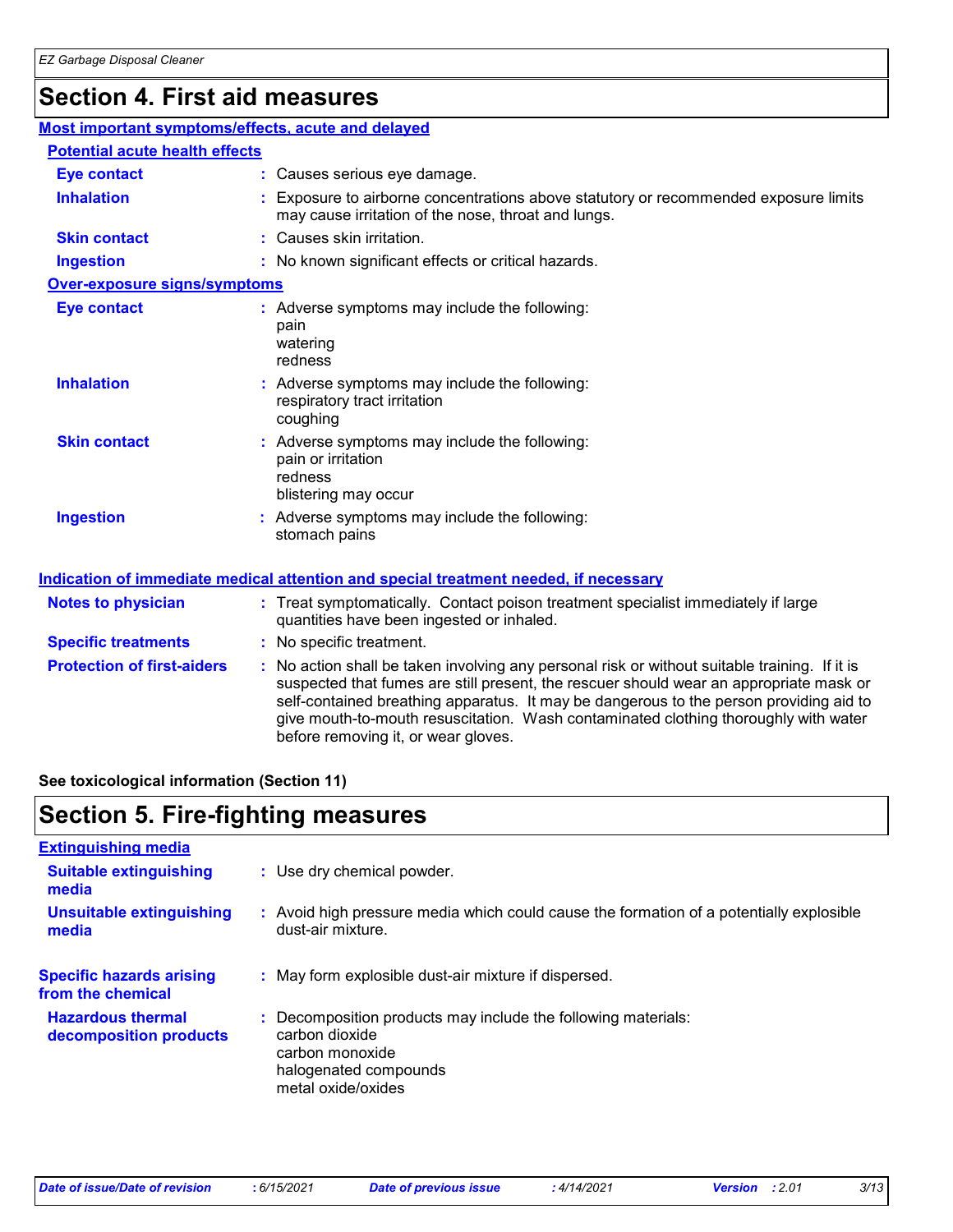### **Section 5. Fire-fighting measures**

| <b>Special protective actions</b><br>for fire-fighters   | : Promptly isolate the scene by removing all persons from the vicinity of the incident if<br>there is a fire. No action shall be taken involving any personal risk or without suitable<br>training. Move containers from fire area if this can be done without risk. Use water<br>spray to keep fire-exposed containers cool. |
|----------------------------------------------------------|-------------------------------------------------------------------------------------------------------------------------------------------------------------------------------------------------------------------------------------------------------------------------------------------------------------------------------|
| <b>Special protective</b><br>equipment for fire-fighters | : Fire-fighters should wear appropriate protective equipment and self-contained breathing<br>apparatus (SCBA) with a full face-piece operated in positive pressure mode.                                                                                                                                                      |

### **Section 6. Accidental release measures**

**Personal precautions, protective equipment and emergency procedures**

| For non-emergency<br>personnel                               | : No action shall be taken involving any personal risk or without suitable training.<br>Evacuate surrounding areas. Keep unnecessary and unprotected personnel from<br>entering. Do not touch or walk through spilled material. Shut off all ignition sources.<br>No flares, smoking or flames in hazard area. Do not breathe dust. Provide adequate<br>ventilation. Wear appropriate respirator when ventilation is inadequate. Put on<br>appropriate personal protective equipment.                                                |
|--------------------------------------------------------------|--------------------------------------------------------------------------------------------------------------------------------------------------------------------------------------------------------------------------------------------------------------------------------------------------------------------------------------------------------------------------------------------------------------------------------------------------------------------------------------------------------------------------------------|
| For emergency responders                                     | : If specialized clothing is required to deal with the spillage, take note of any information in<br>Section 8 on suitable and unsuitable materials. See also the information in "For non-<br>emergency personnel".                                                                                                                                                                                                                                                                                                                   |
| <b>Environmental precautions</b>                             | : Avoid dispersal of spilled material and runoff and contact with soil, waterways, drains<br>and sewers. Inform the relevant authorities if the product has caused environmental<br>pollution (sewers, waterways, soil or air).                                                                                                                                                                                                                                                                                                      |
| <b>Methods and materials for containment and cleaning up</b> |                                                                                                                                                                                                                                                                                                                                                                                                                                                                                                                                      |
| <b>Small spill</b>                                           | : Move containers from spill area. Use spark-proof tools and explosion-proof equipment.<br>Avoid dust generation. Using a vacuum with HEPA filter will reduce dust dispersal.<br>Place spilled material in a designated, labeled waste container. Dispose of via a<br>licensed waste disposal contractor.                                                                                                                                                                                                                            |
| <b>Large spill</b>                                           | : Move containers from spill area. Use spark-proof tools and explosion-proof equipment.<br>Approach release from upwind. Prevent entry into sewers, water courses, basements<br>or confined areas. Avoid dust generation. Do not dry sweep. Vacuum dust with<br>equipment fitted with a HEPA filter and place in a closed, labeled waste container.<br>Avoid creating dusty conditions and prevent wind dispersal. Dispose of via a licensed<br>waste disposal contractor. Note: see Section 1 for emergency contact information and |

# **Section 7. Handling and storage**

#### **Precautions for safe handling**

| <b>Protective measures</b> | : Put on appropriate personal protective equipment (see Section 8). Do not get in eyes or<br>on skin or clothing. Do not breathe dust. Do not ingest. Avoid the creation of dust<br>when handling and avoid all possible sources of ignition (spark or flame). Prevent dust<br>accumulation. Use only with adequate ventilation. Wear appropriate respirator when<br>ventilation is inadequate. Keep in the original container or an approved alternative<br>made from a compatible material, kept tightly closed when not in use. Electrical<br>equipment and lighting should be protected to appropriate standards to prevent dust<br>coming into contact with hot surfaces, sparks or other ignition sources. Take<br>precautionary measures against electrostatic discharges. To avoid fire or explosion,<br>dissipate static electricity during transfer by grounding and bonding containers and<br>equipment before transferring material. Empty containers retain product residue and |
|----------------------------|----------------------------------------------------------------------------------------------------------------------------------------------------------------------------------------------------------------------------------------------------------------------------------------------------------------------------------------------------------------------------------------------------------------------------------------------------------------------------------------------------------------------------------------------------------------------------------------------------------------------------------------------------------------------------------------------------------------------------------------------------------------------------------------------------------------------------------------------------------------------------------------------------------------------------------------------------------------------------------------------|
|                            | can be hazardous. Do not reuse container.                                                                                                                                                                                                                                                                                                                                                                                                                                                                                                                                                                                                                                                                                                                                                                                                                                                                                                                                                    |

Section 13 for waste disposal.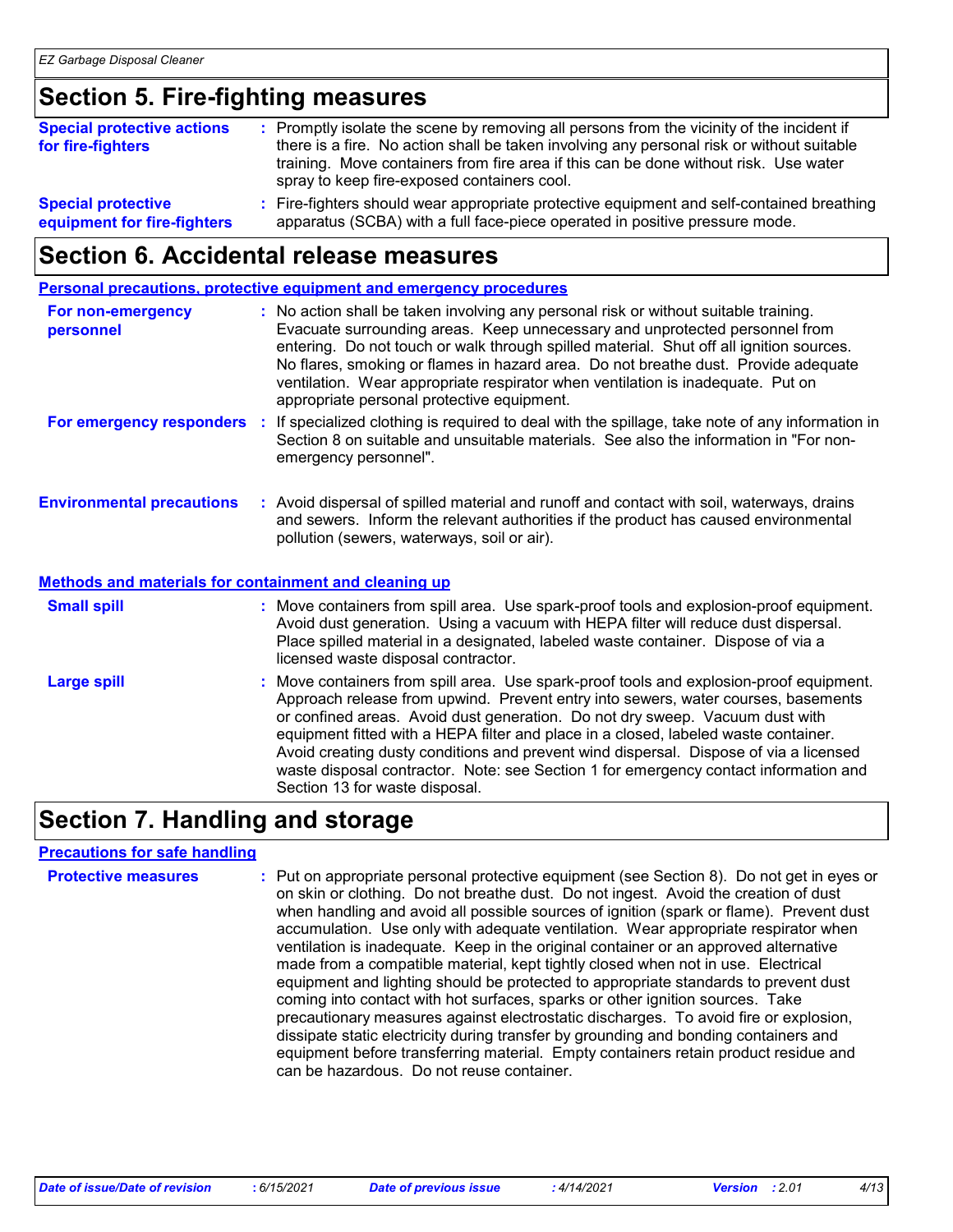### **Section 7. Handling and storage**

| <b>Advice on general</b><br>occupational hygiene                                 | : Eating, drinking and smoking should be prohibited in areas where this material is<br>handled, stored and processed. Workers should wash hands and face before eating,<br>drinking and smoking. Remove contaminated clothing and protective equipment before<br>entering eating areas. See also Section 8 for additional information on hygiene<br>measures.                                                                                                                                                                                                                                                                                                                                                      |
|----------------------------------------------------------------------------------|--------------------------------------------------------------------------------------------------------------------------------------------------------------------------------------------------------------------------------------------------------------------------------------------------------------------------------------------------------------------------------------------------------------------------------------------------------------------------------------------------------------------------------------------------------------------------------------------------------------------------------------------------------------------------------------------------------------------|
| <b>Conditions for safe storage,</b><br>including any<br><b>incompatibilities</b> | : Store in accordance with local regulations. Store in a segregated and approved area.<br>Store in original container protected from direct sunlight in a dry, cool and well-ventilated<br>area, away from incompatible materials (see Section 10) and food and drink. Store<br>locked up. Eliminate all ignition sources. Separate from oxidizing materials. Keep<br>container tightly closed and sealed until ready for use. Containers that have been<br>opened must be carefully resealed and kept upright to prevent leakage. Do not store in<br>unlabeled containers. Use appropriate containment to avoid environmental<br>contamination. See Section 10 for incompatible materials before handling or use. |

### **Section 8. Exposure controls/personal protection**

#### **Control parameters**

#### **Occupational exposure limits**

| <b>Ingredient name</b>                                        | <b>Exposure limits</b> |
|---------------------------------------------------------------|------------------------|
| citric acid                                                   | None.                  |
| Benzenesulfonic acid, mono-C10-16-alkyl derivs., sodium salts | None.                  |
| sodium carbonate                                              | None.                  |

| <b>Appropriate engineering</b><br><b>controls</b>        | : Use only with adequate ventilation. If user operations generate dust, fumes, gas, vapor<br>or mist, use process enclosures, local exhaust ventilation or other engineering controls<br>to keep worker exposure to airborne contaminants below any recommended or statutory<br>limits. The engineering controls also need to keep gas, vapor or dust concentrations<br>below any lower explosive limits. Use explosion-proof ventilation equipment. |
|----------------------------------------------------------|------------------------------------------------------------------------------------------------------------------------------------------------------------------------------------------------------------------------------------------------------------------------------------------------------------------------------------------------------------------------------------------------------------------------------------------------------|
| interest the company of the first service of the company | a a Francisco e francesco a Martina e a canada a anteresa e a canta a canada de a debeda entre a francesa e a c                                                                                                                                                                                                                                                                                                                                      |

**Environmental exposure controls :** Emissions from ventilation or work process equipment should be checked to ensure they comply with the requirements of environmental protection legislation. In some cases, fume scrubbers, filters or engineering modifications to the process equipment will be necessary to reduce emissions to acceptable levels.

#### **Individual protection measures**

| <b>Hygiene measures</b>    | : Wash hands, forearms and face thoroughly after handling chemical products, before<br>eating, smoking and using the lavatory and at the end of the working period.<br>Appropriate techniques should be used to remove potentially contaminated clothing.<br>Wash contaminated clothing before reusing. Ensure that eyewash stations and safety<br>showers are close to the workstation location.                                                                                                                                                                                                                      |
|----------------------------|------------------------------------------------------------------------------------------------------------------------------------------------------------------------------------------------------------------------------------------------------------------------------------------------------------------------------------------------------------------------------------------------------------------------------------------------------------------------------------------------------------------------------------------------------------------------------------------------------------------------|
| <b>Eye/face protection</b> | : Safety eyewear complying with an approved standard should be used when a risk<br>assessment indicates this is necessary to avoid exposure to liquid splashes, mists,<br>gases or dusts. If contact is possible, the following protection should be worn, unless<br>the assessment indicates a higher degree of protection: chemical splash goggles and/<br>or face shield. If inhalation hazards exist, a full-face respirator may be required instead.                                                                                                                                                              |
| <b>Skin protection</b>     |                                                                                                                                                                                                                                                                                                                                                                                                                                                                                                                                                                                                                        |
| <b>Hand protection</b>     | : Chemical-resistant, impervious gloves complying with an approved standard should be<br>worn at all times when handling chemical products if a risk assessment indicates this is<br>necessary. Considering the parameters specified by the glove manufacturer, check<br>during use that the gloves are still retaining their protective properties. It should be<br>noted that the time to breakthrough for any glove material may be different for different<br>glove manufacturers. In the case of mixtures, consisting of several substances, the<br>protection time of the gloves cannot be accurately estimated. |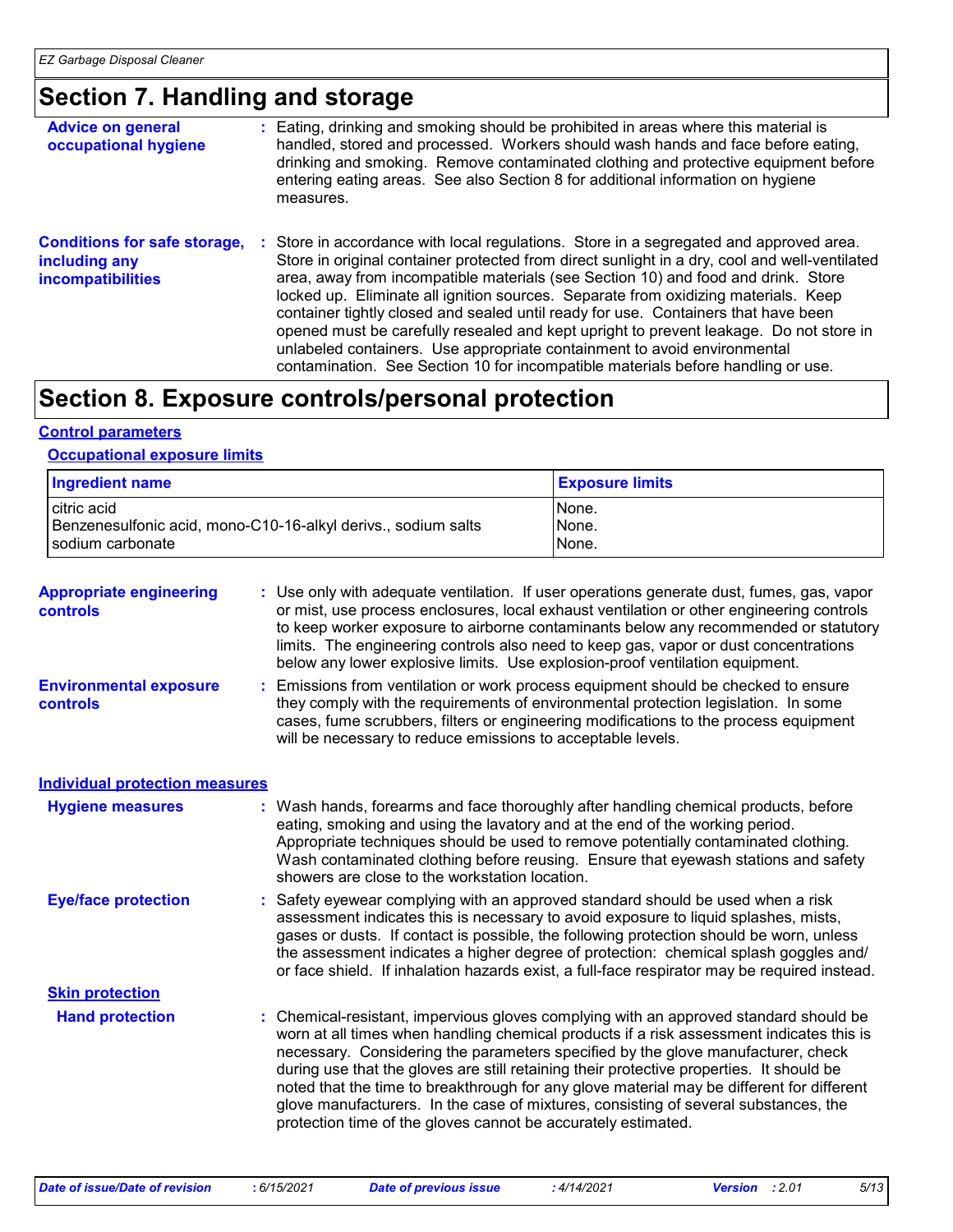### **Section 8. Exposure controls/personal protection**

| <b>Body protection</b>        | : Personal protective equipment for the body should be selected based on the task being<br>performed and the risks involved and should be approved by a specialist before<br>handling this product. Recommended: Protective gloves                                                  |
|-------------------------------|-------------------------------------------------------------------------------------------------------------------------------------------------------------------------------------------------------------------------------------------------------------------------------------|
| <b>Other skin protection</b>  | : Appropriate footwear and any additional skin protection measures should be selected<br>based on the task being performed and the risks involved and should be approved by a<br>specialist before handling this product.                                                           |
| <b>Respiratory protection</b> | : Based on the hazard and potential for exposure, select a respirator that meets the<br>appropriate standard or certification. Respirators must be used according to a<br>respiratory protection program to ensure proper fitting, training, and other important<br>aspects of use. |

# **Section 9. Physical and chemical properties**

| <b>Appearance</b>                |           |                                                                      |
|----------------------------------|-----------|----------------------------------------------------------------------|
| <b>Physical state</b>            |           | : Solid. [Powder.]                                                   |
| <b>Color</b>                     |           | : Blue. [Light]                                                      |
| <b>Odor</b>                      |           | : Apricot.                                                           |
| <b>Odor threshold</b>            | $\bullet$ | Not available.                                                       |
| pH                               |           | Not applicable.                                                      |
| <b>Melting point</b>             |           | Not available.                                                       |
| <b>Boiling point</b>             |           | Not available.                                                       |
| <b>Flash point</b>               |           | : Closed cup: Not applicable. [Product does not sustain combustion.] |
| <b>Evaporation rate</b>          | ÷.        | Not available.                                                       |
| <b>Flammability (solid, gas)</b> |           | : Not available.                                                     |
| Lower and upper explosive        |           | : Not available.                                                     |
| (flammable) limits               |           |                                                                      |
| <b>Vapor pressure</b>            |           | : Not available.                                                     |
| <b>Vapor density</b>             |           | Not available.                                                       |
| <b>Relative density</b>          |           | : 1.1228                                                             |
| <b>Solubility</b>                |           | : Not available.                                                     |
| <b>Solubility in water</b>       |           | : Not available.                                                     |
| <b>Partition coefficient: n-</b> |           | : Not available.                                                     |
| octanol/water                    |           |                                                                      |
| <b>Auto-ignition temperature</b> |           | : Not available.                                                     |
| <b>Decomposition temperature</b> |           | : Not available.                                                     |
| <b>Viscosity</b>                 |           | : Not available.                                                     |
| Flow time (ISO 2431)             |           | : Not available.                                                     |

# **Section 10. Stability and reactivity**

| <b>Reactivity</b>                                   | : No specific test data related to reactivity available for this product or its ingredients. |
|-----------------------------------------------------|----------------------------------------------------------------------------------------------|
| <b>Chemical stability</b>                           | : The product is stable.                                                                     |
| <b>Possibility of hazardous</b><br><b>reactions</b> | : Under normal conditions of storage and use, hazardous reactions will not occur.            |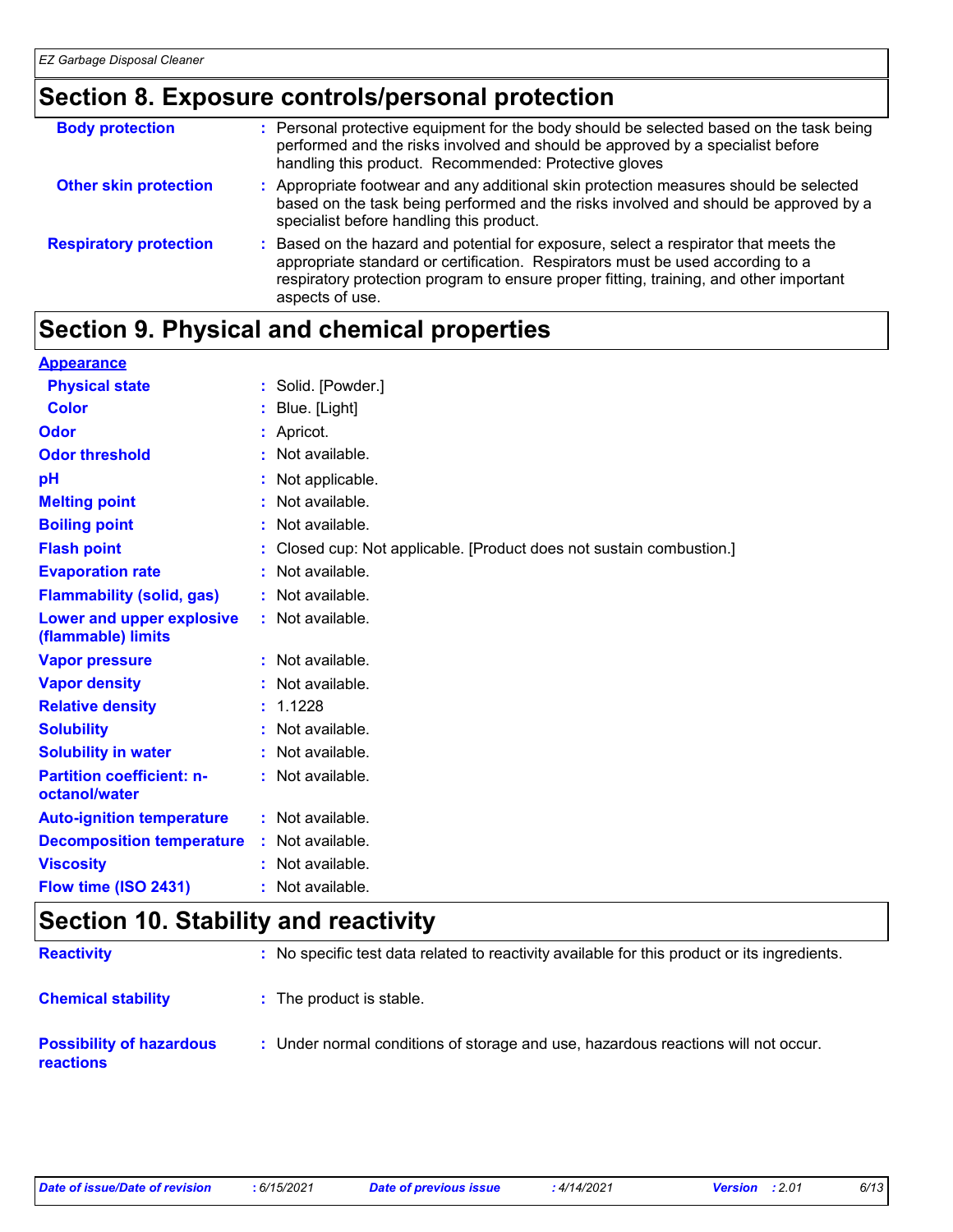### **Section 10. Stability and reactivity**

| <b>Conditions to avoid</b> | : Avoid the creation of dust when handling and avoid all possible sources of ignition<br>(spark or flame). Take precautionary measures against electrostatic discharges. To<br>avoid fire or explosion, dissipate static electricity during transfer by grounding and<br>bonding containers and equipment before transferring material. Prevent dust<br>accumulation. |
|----------------------------|-----------------------------------------------------------------------------------------------------------------------------------------------------------------------------------------------------------------------------------------------------------------------------------------------------------------------------------------------------------------------|
| Incompatible materials     | : Not available.                                                                                                                                                                                                                                                                                                                                                      |

**Hazardous decomposition products** Under normal conditions of storage and use, hazardous decomposition products should **:** not be produced.

# **Section 11. Toxicological information**

#### **Information on toxicological effects**

#### **Acute toxicity**

| <b>Product/ingredient name</b> | <b>Result</b> | <b>Species</b> | <b>Dose</b> | <b>Exposure</b> |
|--------------------------------|---------------|----------------|-------------|-----------------|
| citric acid                    | LD50 Oral     | Rat            | $3$ g/kg    |                 |
| Isodium carbonate              | LD50 Oral     | Rat            | 4090 mg/kg  |                 |

#### **Irritation/Corrosion**

| <b>Product/ingredient name</b> | <b>Result</b>            | <b>Species</b> | <b>Score</b> | <b>Exposure</b>     | <b>Observation</b>       |
|--------------------------------|--------------------------|----------------|--------------|---------------------|--------------------------|
| citric acid                    | Eyes - Severe irritant   | Rabbit         |              | 24 hours 750        |                          |
|                                |                          |                |              | Micrograms          |                          |
|                                | Skin - Mild irritant     | Rabbit         |              | 24 hours 500        |                          |
|                                |                          |                |              | milligrams          |                          |
|                                | Skin - Moderate irritant | Rabbit         |              | 0.5 Mililiters      | $\overline{\phantom{a}}$ |
| sodium carbonate               | Eyes - Mild irritant     | Rabbit         |              | 0.5 minutes         | $\overline{\phantom{0}}$ |
|                                |                          |                |              | 100                 |                          |
|                                |                          |                |              | milligrams          |                          |
|                                | Eyes - Moderate irritant | Rabbit         |              | <b>24 hours 100</b> | $\overline{a}$           |
|                                |                          |                |              | milligrams          |                          |
|                                | Eyes - Severe irritant   | Rabbit         |              | 50 milligrams       |                          |
|                                | Skin - Mild irritant     | Rabbit         |              | 24 hours 500        | $\overline{\phantom{a}}$ |
|                                |                          |                |              | milligrams          |                          |

#### **Sensitization**

Not available.

#### **Mutagenicity**

Not available.

#### **Carcinogenicity**

Not available.

#### **Reproductive toxicity**

Not available.

#### **Teratogenicity**

Not available.

#### **Specific target organ toxicity (single exposure)**

Not available.

#### **Specific target organ toxicity (repeated exposure)** Not available.

#### **Aspiration hazard**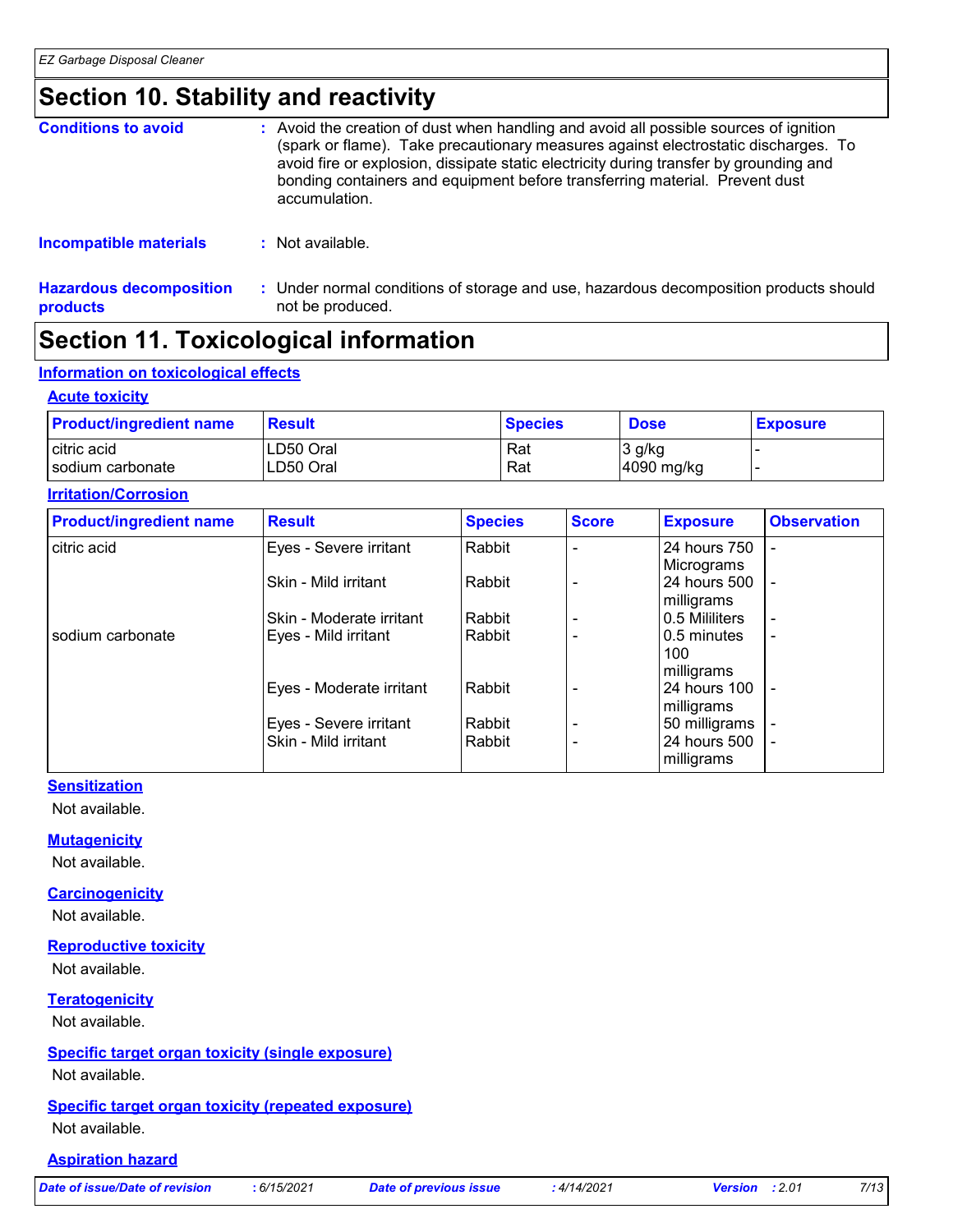# **Section 11. Toxicological information**

Not available.

| <b>Information on the likely</b><br>routes of exposure | : Routes of entry anticipated: Oral, Dermal, Inhalation.                                                                                  |
|--------------------------------------------------------|-------------------------------------------------------------------------------------------------------------------------------------------|
| <b>Potential acute health effects</b>                  |                                                                                                                                           |
| <b>Eye contact</b>                                     | : Causes serious eye damage.                                                                                                              |
| <b>Inhalation</b>                                      | Exposure to airborne concentrations above statutory or recommended exposure limits<br>may cause irritation of the nose, throat and lungs. |
| <b>Skin contact</b>                                    | : Causes skin irritation.                                                                                                                 |
| <b>Ingestion</b>                                       | : No known significant effects or critical hazards.                                                                                       |
|                                                        | <b>Symptoms related to the physical, chemical and toxicological characteristics</b>                                                       |
| <b>Eye contact</b>                                     | : Adverse symptoms may include the following:<br>pain<br>watering<br>redness                                                              |
| <b>Inhalation</b>                                      | : Adverse symptoms may include the following:<br>respiratory tract irritation<br>coughing                                                 |
| <b>Skin contact</b>                                    | : Adverse symptoms may include the following:<br>pain or irritation<br>redness<br>blistering may occur                                    |
| <b>Ingestion</b>                                       | : Adverse symptoms may include the following:<br>stomach pains                                                                            |
|                                                        | Delayed and immediate effects and also chronic effects from short and long term exposure                                                  |
| <b>Short term exposure</b>                             |                                                                                                                                           |
| <b>Potential immediate</b><br>effects                  | : Not available.                                                                                                                          |
| <b>Potential delayed effects</b>                       | : Not available.                                                                                                                          |
| <b>Long term exposure</b>                              |                                                                                                                                           |
| <b>Potential immediate</b><br>effects                  | : Not available.                                                                                                                          |
| <b>Potential delayed effects</b>                       | : Not available.                                                                                                                          |
| <b>Potential chronic health effects</b>                |                                                                                                                                           |
| Not available.                                         |                                                                                                                                           |
| <b>General</b>                                         | Repeated or prolonged inhalation of dust may lead to chronic respiratory irritation.<br>÷.                                                |
| <b>Carcinogenicity</b>                                 | No known significant effects or critical hazards.                                                                                         |
| <b>Mutagenicity</b>                                    | No known significant effects or critical hazards.<br>t                                                                                    |
| <b>Teratogenicity</b>                                  | No known significant effects or critical hazards.                                                                                         |
| <b>Developmental effects</b>                           | No known significant effects or critical hazards.                                                                                         |
| <b>Fertility effects</b>                               | No known significant effects or critical hazards.                                                                                         |

**Numerical measures of toxicity Acute toxicity estimates**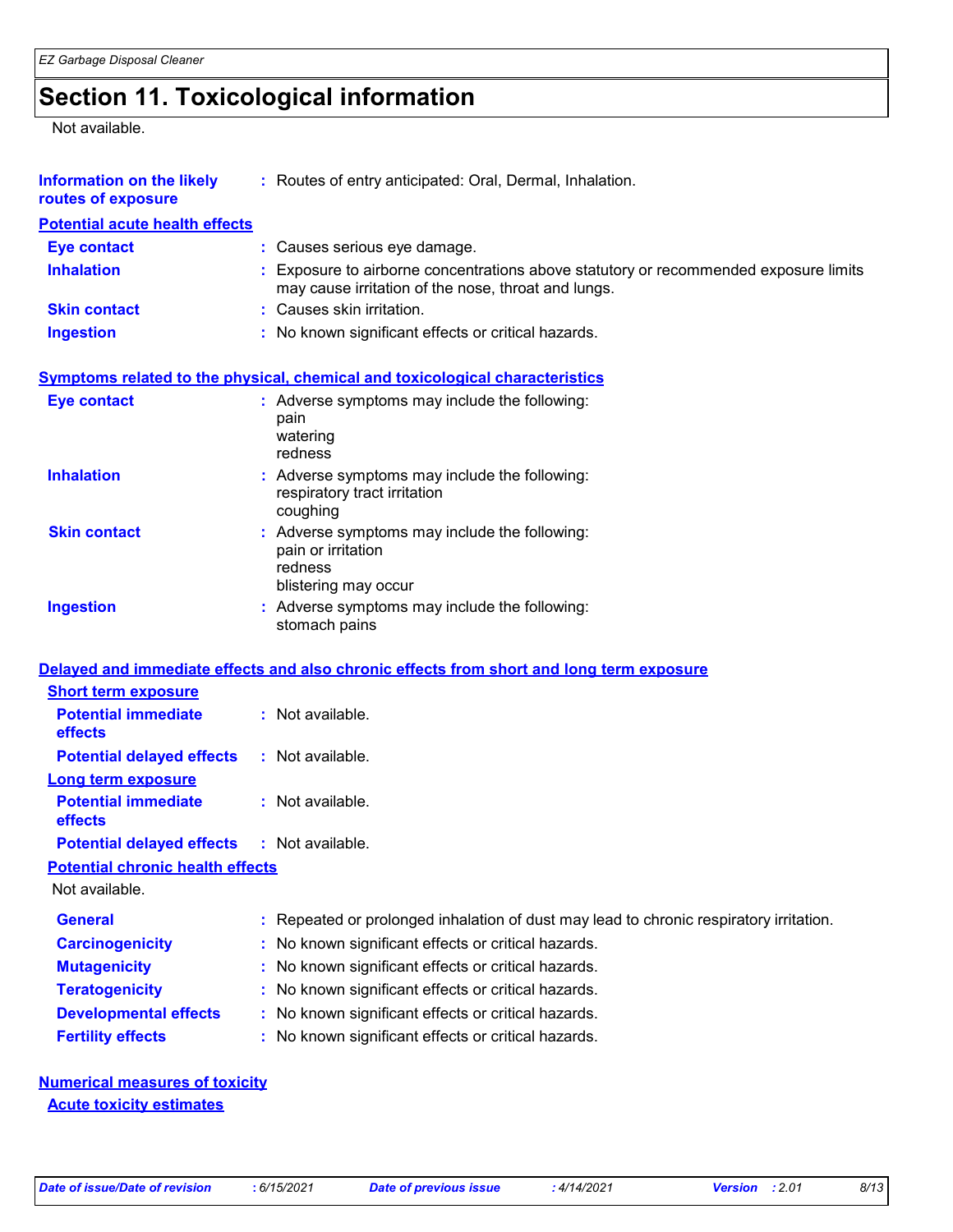### **Section 11. Toxicological information**

| <b>Route</b> | <b>ATE value</b> |
|--------------|------------------|
| Oral         | 5319.15 mg/kg    |

### **Section 12. Ecological information**

| <u>LUAIGHY</u>                 |                                                                                                                                                      |                                                                                                                |                                                |  |
|--------------------------------|------------------------------------------------------------------------------------------------------------------------------------------------------|----------------------------------------------------------------------------------------------------------------|------------------------------------------------|--|
| <b>Product/ingredient name</b> | <b>Result</b>                                                                                                                                        | <b>Species</b>                                                                                                 | <b>Exposure</b>                                |  |
| citric acid                    | Acute LC50 160000 µg/l Marine water                                                                                                                  | Crustaceans - Carcinus maenas - 148 hours<br>Adult                                                             |                                                |  |
| sodium carbonate               | Acute EC50 242000 µg/l Fresh water<br>Acute LC50 176000 µg/l Fresh water<br>Acute LC50 265000 µg/l Fresh water<br>Acute LC50 300000 µg/l Fresh water | Algae - Navicula seminulum<br>Crustaceans - Amphipoda<br>Daphnia - Daphnia magna<br>Fish - Lepomis macrochirus | 96 hours<br>l 48 hours<br>48 hours<br>96 hours |  |

#### **Persistence and degradability**

Not available.

**Toxicity**

#### **Bioaccumulative potential**

| <b>Product/ingredient name</b> | $LogP_{ow}$                     | <b>BCF</b> | <b>Potential</b> |
|--------------------------------|---------------------------------|------------|------------------|
| citric acid                    | 1.C<br>$\overline{\phantom{0}}$ |            | low              |

#### **Mobility in soil**

**Soil/water partition coefficient (KOC)**

**:** Not available.

**Other adverse effects** : No known significant effects or critical hazards.

### **Section 13. Disposal considerations**

The generation of waste should be avoided or minimized wherever possible. Disposal of this product, solutions and any by-products should at all times comply with the requirements of environmental protection and waste disposal legislation and any regional local authority requirements. Dispose of surplus and non-recyclable products via a licensed waste disposal contractor. Waste should not be disposed of untreated to the sewer unless fully compliant with the requirements of all authorities with jurisdiction. Waste packaging should be recycled. Incineration or landfill should only be considered when recycling is not feasible. This material and its container must be disposed of in a safe way. Care should be taken when handling emptied containers that have not been cleaned or rinsed out. Empty containers or liners may retain some product residues. Avoid dispersal of spilled material and runoff and contact with soil, waterways, drains and sewers. **Disposal methods :**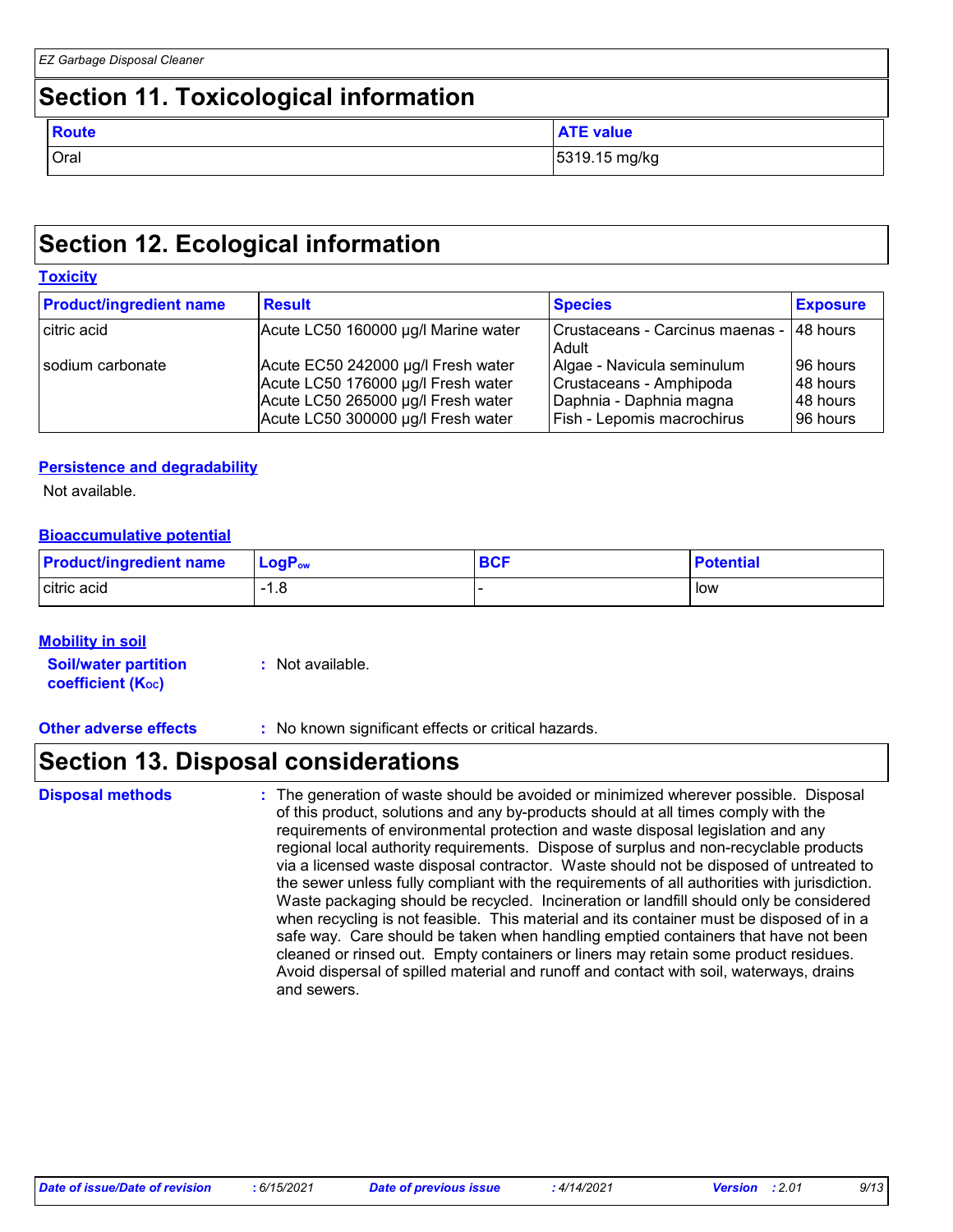# **Section 14. Transport information**

|                                      | <b>DOT</b><br><b>Classification</b> | <b>TDG</b><br><b>Classification</b> | <b>Mexico</b><br><b>Classification</b> | <b>ADR/RID</b> | <b>IMDG</b>    | <b>IATA</b>    |
|--------------------------------------|-------------------------------------|-------------------------------------|----------------------------------------|----------------|----------------|----------------|
| UN number                            | Not regulated.                      | Not regulated.                      | Not regulated.                         | Not regulated. | Not regulated. | Not regulated. |
| <b>UN proper</b><br>shipping name    |                                     |                                     |                                        |                |                |                |
| <b>Transport</b><br>hazard class(es) |                                     |                                     |                                        |                |                |                |
| <b>Packing group</b>                 |                                     |                                     |                                        |                |                |                |
| Environmental<br>hazards             | No.                                 | No.                                 | No.                                    | No.            | No.            | No.            |

**Special precautions for user** : Transport within user's premises: always transport in closed containers that are upright and secure. Ensure that persons transporting the product know what to do in the event of an accident or spillage.

**Transport in bulk according :** Not available. **to Annex II of MARPOL and the IBC Code**

### **Section 15. Regulatory information**

| <b>U.S. Federal regulations</b>                                                   | : TSCA 8(a) PAIR: piperonal; p-tolualdehyde<br>TSCA 8(a) CDR Exempt/Partial exemption: Not determined<br>Clean Water Act (CWA) 307: tetrasodium hexacyanoferrate |
|-----------------------------------------------------------------------------------|------------------------------------------------------------------------------------------------------------------------------------------------------------------|
| <b>Clean Air Act Section 112</b><br>(b) Hazardous Air<br><b>Pollutants (HAPS)</b> | : Listed                                                                                                                                                         |
| <b>Clean Air Act Section 602</b><br><b>Class I Substances</b>                     | : Not listed                                                                                                                                                     |
| <b>Clean Air Act Section 602</b><br><b>Class II Substances</b>                    | : Not listed                                                                                                                                                     |
| <b>DEA List I Chemicals</b><br>(Precursor Chemicals)                              | : Not listed                                                                                                                                                     |
| <b>DEA List II Chemicals</b><br><b>(Essential Chemicals)</b>                      | : Not listed                                                                                                                                                     |
| <b>SARA 302/304</b>                                                               |                                                                                                                                                                  |
| <b>Composition/information on ingredients</b>                                     |                                                                                                                                                                  |
| No products were found.                                                           |                                                                                                                                                                  |
| <b>SARA 304 RQ</b><br><b>SARA 311/312</b>                                         | : Not applicable.                                                                                                                                                |
| <b>Classification</b>                                                             | : COMBUSTIBLE DUSTS<br>SKIN IRRITATION - Category 2<br>SERIOUS EYE DAMAGE - Category 1                                                                           |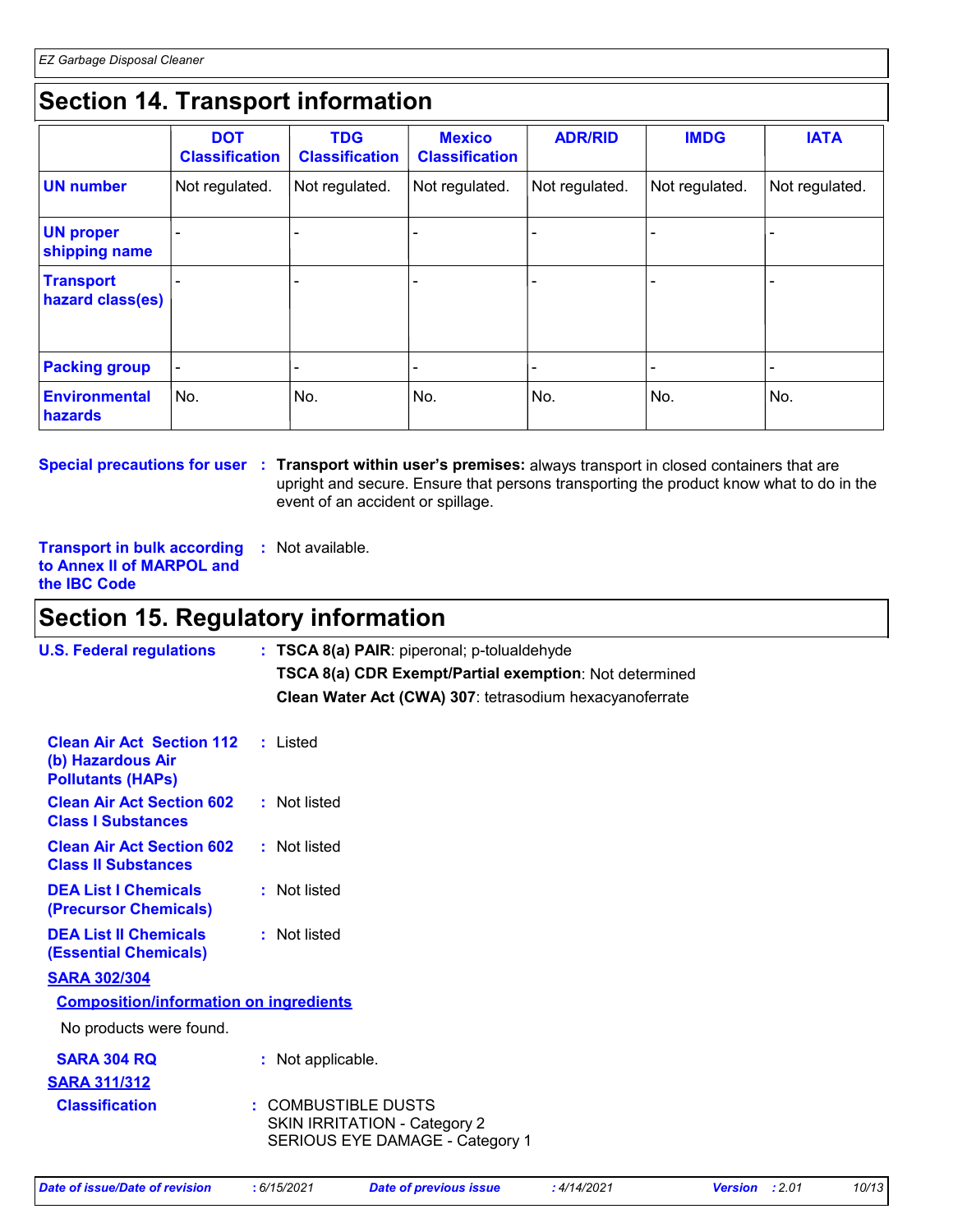# **Section 15. Regulatory information**

#### **Composition/information on ingredients**

| <b>Name</b>                                                                                                       | $\frac{9}{6}$                        | <b>Classification</b>                                                                                                                                                                                                                                  |
|-------------------------------------------------------------------------------------------------------------------|--------------------------------------|--------------------------------------------------------------------------------------------------------------------------------------------------------------------------------------------------------------------------------------------------------|
| citric acid<br>Starch<br>Benzenesulfonic acid, mono-<br>C10-16-alkyl derivs., sodium<br>salts<br>sodium carbonate | l≥10 - ≤25<br>210 - ≤25<br>≤10<br>≤5 | <b>EYE IRRITATION - Category 2A</b><br>COMBUSTIBLE DUSTS<br>ACUTE TOXICITY (oral) - Category 4<br><b>SKIN IRRITATION - Category 2</b><br>SERIOUS EYE DAMAGE - Category 1<br><b>SKIN IRRITATION - Category 2</b><br><b>EYE IRRITATION - Category 2A</b> |

#### **State regulations**

| <b>Massachusetts</b>       | : The following components are listed: STARCH DUST |
|----------------------------|----------------------------------------------------|
| <b>New York</b>            | : None of the components are listed.               |
| <b>New Jersey</b>          | : None of the components are listed.               |
| <b>Pennsylvania</b>        | : The following components are listed: STARCH      |
| <b>California Prop. 65</b> |                                                    |

This product does not require a Safe Harbor warning under California Prop. 65.

#### **International regulations**

**Chemical Weapon Convention List Schedules I, II & III Chemicals** Not listed.

#### **Montreal Protocol**

Not listed.

#### **Stockholm Convention on Persistent Organic Pollutants**

Not listed.

#### **Rotterdam Convention on Prior Informed Consent (PIC)**

Not listed.

#### **UNECE Aarhus Protocol on POPs and Heavy Metals**

Not listed.

#### **Inventory list**

| <b>Australia</b>         | : Not determined.                                                                                          |
|--------------------------|------------------------------------------------------------------------------------------------------------|
| <b>Canada</b>            | : All components are listed or exempted.                                                                   |
| <b>China</b>             | : Not determined.                                                                                          |
| <b>Europe</b>            | : Not determined.                                                                                          |
| <b>Japan</b>             | : Japan inventory (ENCS): At least one component is not listed.<br>Japan inventory (ISHL): Not determined. |
| <b>Malaysia</b>          | : Not determined                                                                                           |
| <b>New Zealand</b>       | : Not determined.                                                                                          |
| <b>Philippines</b>       | : Not determined.                                                                                          |
| <b>Republic of Korea</b> | : Not determined.                                                                                          |
| <b>Taiwan</b>            | : Not determined.                                                                                          |
| <b>Thailand</b>          | : Not determined.                                                                                          |
| <b>Turkey</b>            | : Not determined.                                                                                          |
| <b>United States</b>     | : All components are listed or exempted.                                                                   |
| <b>Viet Nam</b>          | : Not determined.                                                                                          |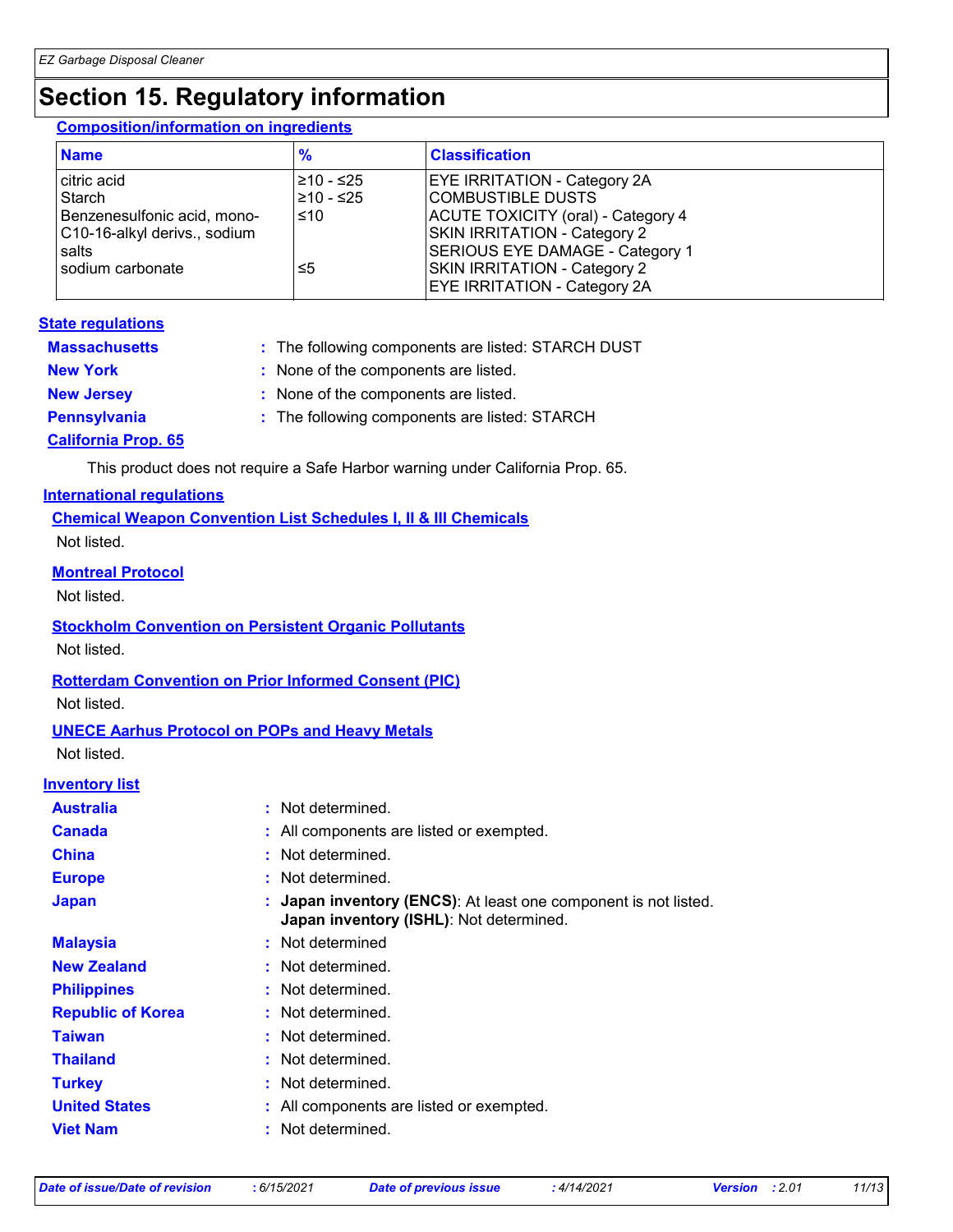# **Section 16. Other information**

**Hazardous Material Information System (U.S.A.)**



**Caution: HMIS® ratings are based on a 0-4 rating scale, with 0 representing minimal hazards or risks, and 4 representing significant hazards or risks. Although HMIS® ratings and the associated label are not required on SDSs or products leaving a facility under 29 CFR 1910.1200, the preparer may choose to provide them. HMIS® ratings are to be used with a fully implemented HMIS® program. HMIS® is a registered trademark and service mark of the American Coatings Association, Inc.**

**The customer is responsible for determining the PPE code for this material. For more information on HMIS® Personal Protective Equipment (PPE) codes, consult the HMIS® Implementation Manual.**

**National Fire Protection Association (U.S.A.)**



**Reprinted with permission from NFPA 704-2001, Identification of the Hazards of Materials for Emergency Response Copyright ©1997, National Fire Protection Association, Quincy, MA 02269. This reprinted material is not the complete and official position of the National Fire Protection Association, on the referenced subject which is represented only by the standard in its entirety.**

**Copyright ©2001, National Fire Protection Association, Quincy, MA 02269. This warning system is intended to be interpreted and applied only by properly trained individuals to identify fire, health and reactivity hazards of chemicals. The user is referred to certain limited number of chemicals with recommended classifications in NFPA 49 and NFPA 325, which would be used as a guideline only. Whether the chemicals are classified by NFPA or not, anyone using the 704 systems to classify chemicals does so at their own risk.**

#### **Procedure used to derive the classification**

|                                                                                                    |                  | <b>Classification</b>                                                                                                                                                                                                                                                                                                                                                                           |            | <b>Justification</b>                                                                                                                                                |
|----------------------------------------------------------------------------------------------------|------------------|-------------------------------------------------------------------------------------------------------------------------------------------------------------------------------------------------------------------------------------------------------------------------------------------------------------------------------------------------------------------------------------------------|------------|---------------------------------------------------------------------------------------------------------------------------------------------------------------------|
| <b>COMBUSTIBLE DUSTS</b><br><b>SKIN IRRITATION - Category 2</b><br>SERIOUS EYE DAMAGE - Category 1 |                  |                                                                                                                                                                                                                                                                                                                                                                                                 |            | On basis of test data<br>Calculation method<br>Calculation method                                                                                                   |
| <b>History</b>                                                                                     |                  |                                                                                                                                                                                                                                                                                                                                                                                                 |            |                                                                                                                                                                     |
| <b>Date of printing</b>                                                                            | : 6/15/2021      |                                                                                                                                                                                                                                                                                                                                                                                                 |            |                                                                                                                                                                     |
| Date of issue/Date of<br>revision                                                                  | : 6/15/2021      |                                                                                                                                                                                                                                                                                                                                                                                                 |            |                                                                                                                                                                     |
| Date of previous issue                                                                             | : 4/14/2021      |                                                                                                                                                                                                                                                                                                                                                                                                 |            |                                                                                                                                                                     |
| <b>Version</b>                                                                                     | : 2.01           |                                                                                                                                                                                                                                                                                                                                                                                                 |            |                                                                                                                                                                     |
| <b>Key to abbreviations</b>                                                                        |                  | $:$ ATE = Acute Toxicity Estimate<br><b>BCF</b> = Bioconcentration Factor<br>IATA = International Air Transport Association<br><b>IBC</b> = Intermediate Bulk Container<br><b>IMDG = International Maritime Dangerous Goods</b><br>LogPow = logarithm of the octanol/water partition coefficient<br>as modified by the Protocol of 1978. ("Marpol" = marine pollution)<br>$UN = United Nations$ |            | GHS = Globally Harmonized System of Classification and Labelling of Chemicals<br>MARPOL = International Convention for the Prevention of Pollution From Ships, 1973 |
| <b>References</b>                                                                                  | : Not available. |                                                                                                                                                                                                                                                                                                                                                                                                 |            |                                                                                                                                                                     |
| Date of issue/Date of revision                                                                     | :6/15/2021       | <b>Date of previous issue</b>                                                                                                                                                                                                                                                                                                                                                                   | :4/14/2021 | 12/13<br>:2.01<br><b>Version</b>                                                                                                                                    |